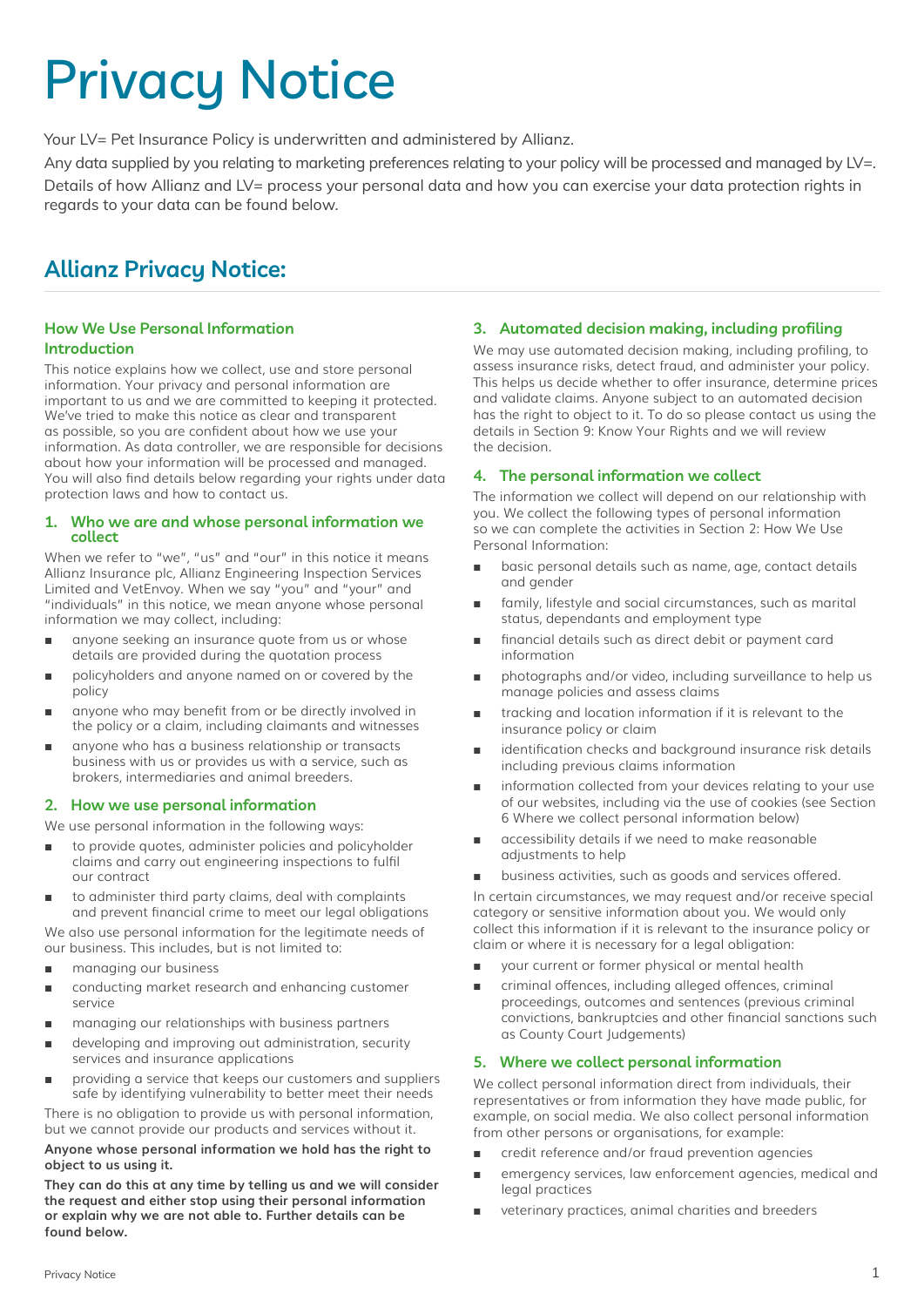- insurance industry registers and databases used to detect and prevent insurance fraud, for example, the Motor Insurance Database (MID), the Motor Insurers Anti-Fraud and Theft Register (MIAFTR) and the Claims and Underwriting Exchange (CUE)
- insurance investigators and claims service providers
- other insurers or service providers who underwrite the insurance or provide the services for our products
- other involved parties, for example, claimants or witnesses.

#### **Cookies and similar technologies**

We use technology on our website, apps and emails, such as the use of cookies or small text files on our website or pixels within emails. We use cookies and similar technologies:

- to provide online services
- enhance your online experience
- help to prevent fraud
- enhance online security of your data
- deliver content when you are browsing elsewhere
- help us understand how our website, apps and emails can be improved.

We don't store any contact details or banking information. Please refer to our **[Cookie Policy](https://www.lv.com/insurance/terms/cookie-policy)** for more details and to manage your cookie preferences.

#### **6. Sharing personal information**

We only share your information when necessary for the purposes stated in Section 2: How We Use Personal Information.

We may share personal information with:

- other companies within the global Allianz Group www. allianz.com
- credit reference, fraud prevention and other agencies that carry out certain activities on our behalf, for example, the Motor Insurance Database (MID) and the Insurance Fraud Bureau (IFB)
- our approved suppliers to help deal with claims or manage our benefit services, for example, vehicle repairers, veterinary advisors, legal advisors and loss adjusters
- other partners, local authorities and councils, including the RSPCA, if we suspect or conclude, following investigation, poor breeding practices and animal cruelty
- other insurers, third party underwriters, reinsurers, insurance intermediaries, regulators, law enforcement and the Financial Ombudsman Service (FOS); and other companies that provide services to us or you, for example, the Employers Liability Tracing Office (ELTO) and the Claims and Underwriting Exchange (CUE) and network organisations of which you are a member
- external agencies for market research purposes
- any organisation where you have agreed for them to receive that data as part of the terms and conditions of your membership or affiliation
- prospective buyers in the event that we wish to sell all or part of our business.

#### **7. Transferring personal information outside the UK**

We, or third parties acting on our behalf, may need to transfer personal information outside of the UK. In such cases as this is necessary, we shall ensure that any transfer of personal information has adequate safeguards in place to protect your data and privacy rights. Where we transfer to suppliers outside the UK, we ensure that contractual obligations are put in place to maintain the equivalent levels of data protection as we would administer.

Transfers of data between other members of the global Allianz Group are covered by Binding Corporate Rules (BCRs), which contractually oblige each entity to ensure that your personal information is protected to an adequate and consistent level wherever it is transferred within the group.

For more information about BCRs, data transfers and the safeguards we have in place, please contact our Data Protection Officer.

#### **8. How long we keep personal information**

We keep information only for as long as we need it to administer the policy, manage our business or as required by law or contract.

#### **9. Know your rights**

Any individual whose personal information we hold has a number of rights in relation to how that information is processed by us. You have the following rights:

- **The right to object** individuals can object to us processing their data and we will either agree to stop processing or explain why we are unable to
- The right of access-individuals can request a copy of their personal information we hold, subject to certain exemptions (a subject access request)
- The right of rectification individuals can ask us to update or correct their personal information to ensure its accuracy
- **The right to be forgotten** individuals can ask us to delete their personal information from our records if it is no longer needed for the original purpose
- The right of restriction individuals can ask us to restrict the processing of their personal information in certain circumstances
- The right to data portability individuals can ask for a copy of their personal information, so it can be used for their own purposes
- **The right to withdraw consent** individuals can ask us, at any time, to stop processing their personal information, if the processing is based only on individual consent
- The right to make a complaint individuals can complain if they feel their personal information has been mishandled. We encourage individuals to come to us in the first instance but they are entitled to complain directly to the Information Commissioner's Office (ICO) **[www.ico.org.uk](http://www.ico.org.uk)**

If you wish to exercise any of these rights you can do so by contacting our Data Rights team:

### Phone : 0208 231 3992

Email: **[datarights@allianz.co.uk](mailto:datarights%40allianz.co.uk?subject=)**

Address: Allianz Insurance Plc, Allianz, 57 Ladymead, Guildford, Surrey GU1 1DB

#### **10. Allianz (UK) Group Data Protection Officer contact details**

Allianz Insurance plc, Allianz Engineering Inspection Services Limited and VetEnvoy are companieswithin the Allianz Holdings. Any queries about how we use personal information should be addressed to our Data Protection Officer:

Phone: 0330 102 1837

#### Email: **[dataprotectionofficer@allianz.co.uk](mailto:dataprotectionofficer%40allianz.co.uk?subject=)**

Address: Data Protection Officer, Allianz, 57 Ladymead, Guildford, Surrey GU1 1DB

#### **11. Changes to our Privacy Notice**

This Privacy Notice was last updated in April 2021. Occasionally it may be necessary to make changes to this notice. When that happens, we will provide an updated version at the earliest opportunity.